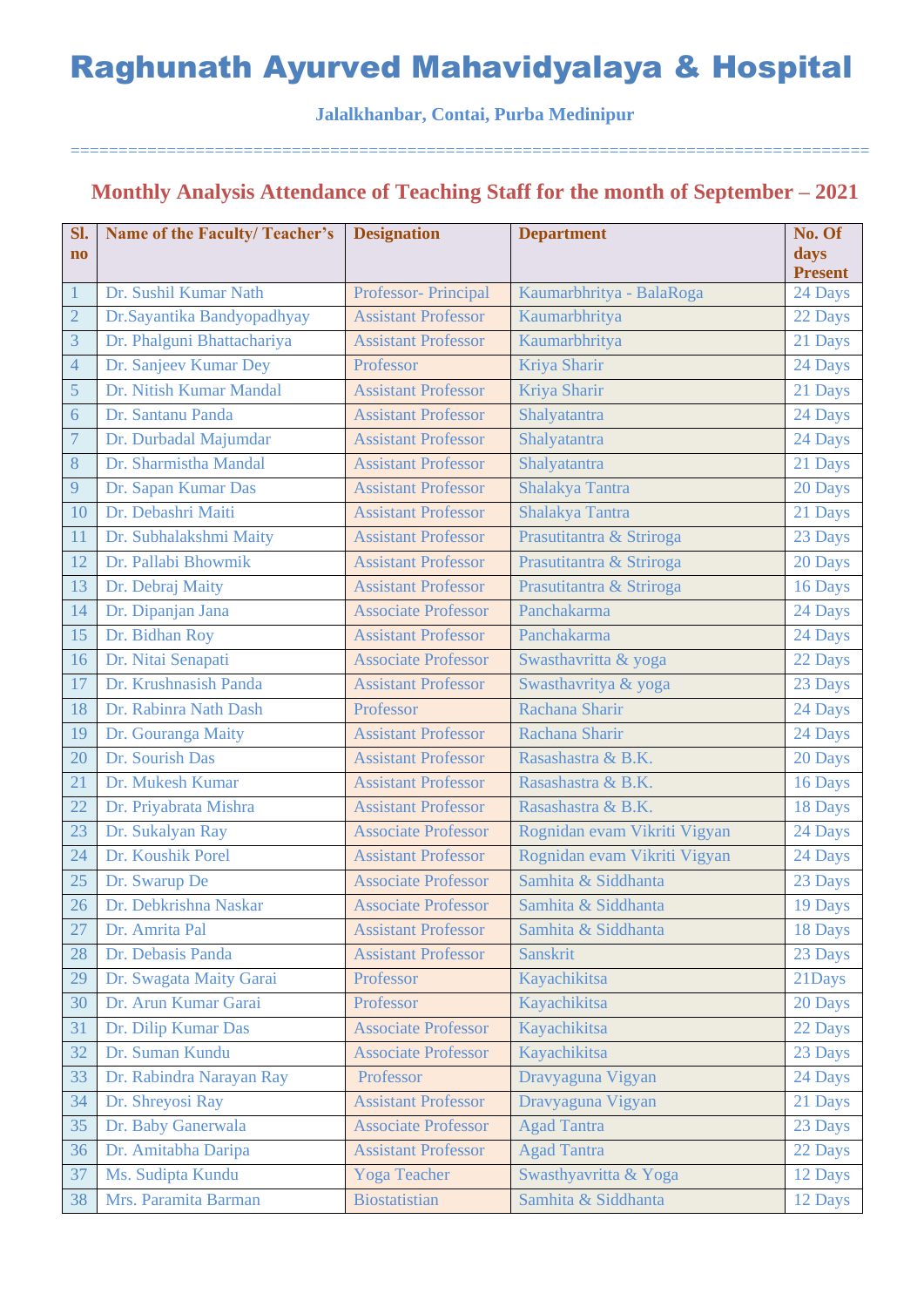### **Jalalkhanbar, Contai, Purba Medinipur**

| Sl.                    | <b>Name of the College Staff</b> | <b>Designation</b>                | <b>Department</b>    | No. Of         |
|------------------------|----------------------------------|-----------------------------------|----------------------|----------------|
| $\mathbf{n}\mathbf{o}$ |                                  |                                   |                      | days           |
|                        |                                  |                                   |                      | <b>Present</b> |
|                        | Mr. Swasti Sundar Jana           | Librarian                         | <b>College Staff</b> | 23 Days        |
| $\overline{2}$         | Mr. Bijan Jana                   | <b>Assistant Librarian</b>        | <b>College Staff</b> | 24 Days        |
| $\overline{3}$         | Ms. Shrabana Bera                | <b>Library Attendant</b>          | <b>College Staff</b> | 22 Days        |
| $\overline{4}$         | Mr. Chandan Kumar Maiti          | Staff for Admin. & Acct. Services | <b>College Staff</b> | 24 Days        |
| 5                      | Mr. Krishna Rana                 | Staff for Admin. & Acct. Services | <b>College Staff</b> | 24 Days        |
| 6                      | Mr. Shankar Prasad Barman        | Staff for Admin. & Acct. Services | <b>College Staff</b> | 24 Days        |
| $\overline{7}$         | Ms. Sritama Sinha                | Staff for Admin. & Acct. Services | <b>College Staff</b> | 24 Days        |
| 8                      | Mr. Sumit Bera                   | Staff for Admin. & Acct. Services | <b>College Staff</b> | 20 Days        |
| 9                      | Mr. Pulak Pradhan                | <b>Laboratory Technician</b>      | <b>College Staff</b> | 23 Days        |
| 10                     | Mr. Raju Panigrahi               | <b>Laboratory Technician</b>      | <b>College Staff</b> | 21 Days        |
| 11                     | Mr. Sandip Giri                  | <b>Laboratory Technician</b>      | <b>College Staff</b> | 22 Days        |
| 12                     | Mr. Dilip Manna                  | <b>Laboratory Technician</b>      | <b>College Staff</b> | 19 Days        |
| 13                     | Mr. Pijush Kanti Shee            | <b>Laboratory Technician</b>      | <b>College Staff</b> | 18 Days        |
| 14                     | Mr. Debbrata Dinda               | <b>Laboratory Assistant</b>       | <b>College Staff</b> | 20 Days        |
| 15                     | Mrs. Suparna Pradhan             | <b>Laboratory Assistant</b>       | <b>College Staff</b> | 19 Days        |
| 16                     | Mr. Amitava Das                  | <b>Laboratory Assistant</b>       | <b>College Staff</b> | 20 Days        |
| 17                     | Mr. Bikash Das                   | <b>Laboratory Assistant</b>       | <b>College Staff</b> | 18 Days        |
| 18                     | Mr. Sukhendu Maity               | <b>Laboratory Assistant</b>       | <b>College Staff</b> | 19 Days        |
| 19                     | Mr. Joydeb Jana                  | <b>Laboratory Assistant</b>       | <b>College Staff</b> | 18 Days        |
| 20                     | Mr. Sutanu Huzzat                | <b>Museum Keeper</b>              | <b>College Staff</b> | 24 Days        |
| 21                     | Mr. Swapan Bhunia                | <b>Museum Keeper</b>              | <b>College Staff</b> | 24 Days        |
| 22                     | Mr. Dipankar Sasmal              | <b>Museum Keeper</b>              | <b>College Staff</b> | 18 Days        |
| 23                     | Mr. Gopal Chandra Pramanik       | <b>Museum Keeper</b>              | <b>College Staff</b> | 20 Days        |
| 24                     | Mrs Krishna Pradhan              | <b>Attendant</b>                  | <b>College Staff</b> | 18 Days        |
| 25                     | Mr. Soumendu Maity               | <b>Attendant</b>                  | <b>College Staff</b> | 17 Days        |
| 26                     | Mr. Debkumar Mishra              | <b>Attendant</b>                  | <b>College Staff</b> | 19 Days        |
| 27                     | Mrs. Tanaya Das Rana             | <b>Attendant</b>                  | <b>College Staff</b> | 18 Days        |
| 28                     | Mr. Sutirtha Das                 | <b>Attendant</b>                  | <b>College Staff</b> | 18 Days        |
| 29                     | Mrs. Sutapa Barik Maity          | <b>Attendant</b>                  | <b>College Staff</b> | 17 Days        |
| 30                     | Mrs. Siuli Metya                 | <b>Attendant</b>                  | <b>College Staff</b> | 23 Days        |
| 31                     | Mr. Manojit Ghosh                | Peon                              | <b>College Staff</b> | 20 Days        |
| 32                     | Mrs. Sikha Bera                  | Peon                              | <b>College Staff</b> | 18 Days        |
| 33                     | Mr Sanjoy Paria                  | Peon                              | <b>College Staff</b> | 17 Days        |
| 34                     | Mr. Tushar Kanti See             | Peon                              | <b>College Staff</b> | 19 Days        |
| 35                     | Mr. Amit Das                     | Peon                              | <b>College Staff</b> | 18 Days        |
| 36                     | Mr. Dibakar Maity                | Lifter                            | <b>College Staff</b> | 17 Days        |
| 37                     | Mr. Swapan Kumar Patra           | Gardener                          | <b>College Staff</b> | 24 Days        |
| 38                     | Mr. Uttam Maity                  | Multipurpose worker               | <b>College Staff</b> | 23 Days        |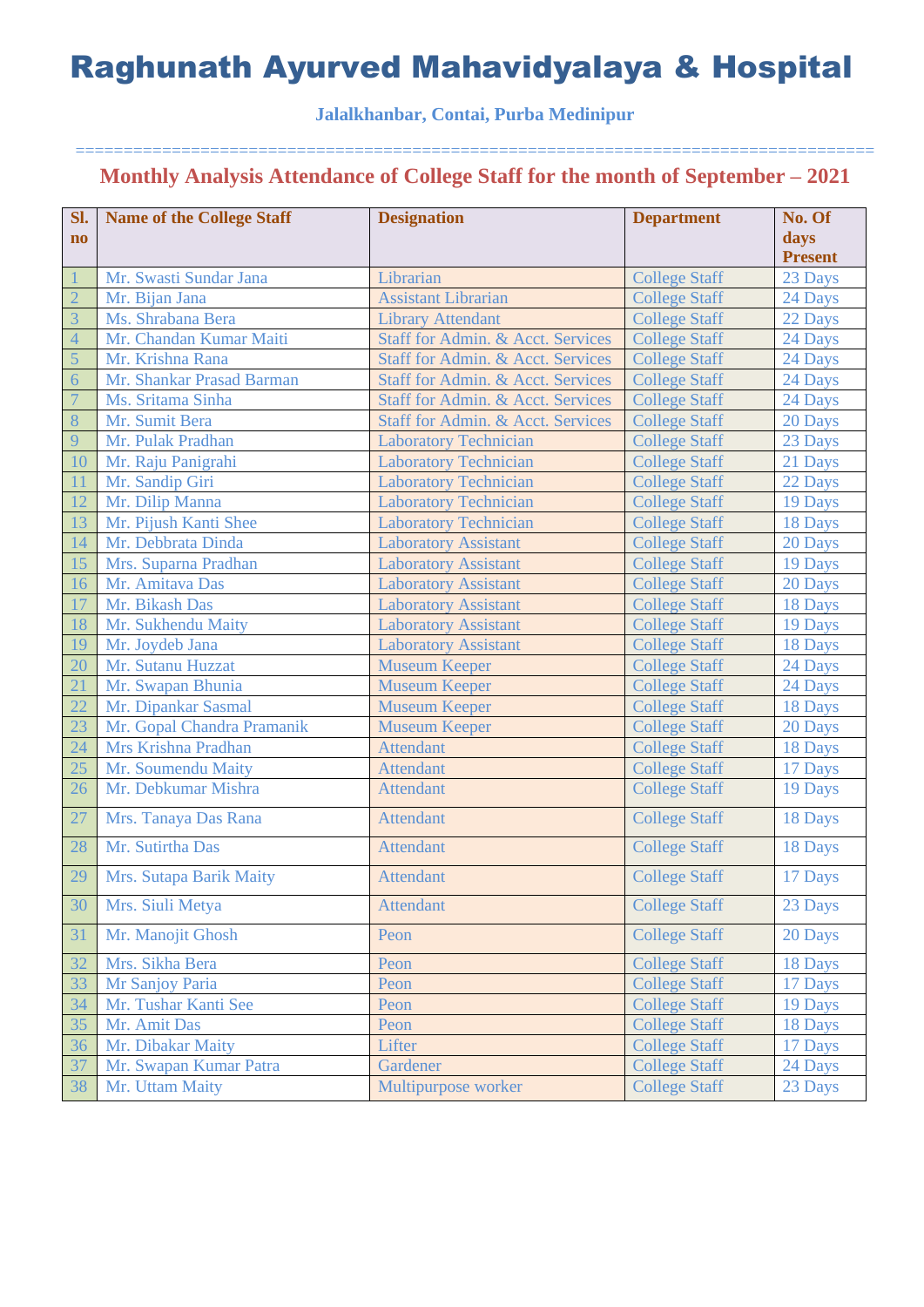### **Jalalkhanbar, Contai, Purba Medinipur**

| Sl.                    | <b>Name of the College Staff</b> | <b>Designation</b>                         | <b>Department</b>     | No. Of         |
|------------------------|----------------------------------|--------------------------------------------|-----------------------|----------------|
| $\mathbf{n}\mathbf{o}$ |                                  |                                            |                       | days           |
|                        |                                  |                                            |                       | <b>Present</b> |
| $\mathbf{1}$           | Prof.(Dr.) Sushil Kumar Nath     | <b>Hospital Superintendent</b>             | <b>Hospital Staff</b> | 24 Days        |
| $\overline{2}$         | Dr. Asitananda Das               | <b>Deputy Medical Superintendent</b>       | <b>Hospital Staff</b> | 23 Days        |
| $\overline{3}$         | Mrs. Sulekha Bera                | <b>Matron</b>                              | <b>Hospital Staff</b> | 24 Days        |
| $\overline{4}$         | Mrs. Chinmoye Maity              | <b>Assistant Matron</b>                    | <b>Hospital Staff</b> | 22 Days        |
| 5                      | Mrs. Safali Jana Pradhan         | <b>Assistant Matron</b>                    | <b>Hospital Staff</b> | 18 Days        |
| $\overline{6}$         | Mrs. Anuradha Manna              | <b>Stuff Nurses</b>                        | <b>Hospital Staff</b> | 23 Days        |
| $\overline{7}$         | Ms. Nilam Khatun                 | <b>Stuff Nurses</b>                        | <b>Hospital Staff</b> | 24 Days        |
| $8\phantom{1}$         | Mrs. Snigdha Panigrahi           | <b>Stuff Nurses</b>                        | <b>Hospital Staff</b> | 24 days        |
| 9                      | Mrs. Muslima Khatin              | <b>Stuff Nurses</b>                        | <b>Hospital Staff</b> | 23 Days        |
| 10                     | Mrs. Mallika Jana Patra          | <b>Stuff Nurses</b>                        | <b>Hospital Staff</b> | 24 Days        |
| 11                     | Mrs. Sandipa Jana Huzzat         | <b>Stuff Nurses</b>                        | <b>Hospital Staff</b> | 22 Days        |
| 12                     | Mrs. Krishna Giri Manna          | <b>Stuff Nurses</b>                        | <b>Hospital Staff</b> | 22 Days        |
| 13                     | Mrs. Sandhya Pradhan             | <b>Stuff Nurses</b>                        | <b>Hospital Staff</b> | 22 Days        |
| 14                     | Mrs. Sabita Majhi Pramanik       | <b>Stuff Nurses</b>                        | <b>Hospital Staff</b> | 19 Days        |
| 15                     | Mrs. Dipannita Mandal Jana       | <b>Stuff Nurses</b>                        | <b>Hospital Staff</b> | 23 Days        |
| 16                     | Mrs. Sarmitha Jana               | <b>Stuff Nurses</b>                        | <b>Hospital Staff</b> | 24 Days        |
| 17                     | Mrs. Sadhana Maity               | <b>Stuff Nurses</b>                        | <b>Hospital Staff</b> | 20 Days        |
| 18                     | Mrs. Kanan Deb                   | <b>Stuff Nurses</b>                        | <b>Hospital Staff</b> | 18 Days        |
| 19                     | Mr. Joydeb Manik                 | Ward Boy / Aya                             | <b>Hospital Staff</b> | 18 Days        |
| 20                     | Mr. Arup Payra                   | Ward Boy / Aya                             | <b>Hospital Staff</b> | 20 Days        |
| 21                     | Mr. Somnath Meikap               | Ward Boy / Aya                             | <b>Hospital Staff</b> | 19 Days        |
| 22                     | Mrs. Radha Rani Maity Panja      | Ward Boy / Aya                             | <b>Hospital Staff</b> | 24 Days        |
| 23                     | Mrs. Saptami Bera Pradhan        | Ward Boy / Aya                             | <b>Hospital Staff</b> | 24 Days        |
| 24                     | Mrs. Pijush Pradhan              | <b>Workers</b>                             | <b>Hospital Staff</b> | 21 Days        |
| 25                     | Mr. Bapi Das                     | Ward Boy / Aya (Others)                    | <b>Hospital Staff</b> | 24 Days        |
| 26                     | Ms. Namita Rani Das              | Ward Boy / Aya (Others)                    | <b>Hospital Staff</b> | 20 Days        |
| 27                     | Mrs. Sila Guchhait Jana          | Ward Boy / Aya                             | <b>Hospital Staff</b> | 18 Days        |
| 28                     | Mr. Chandan Das                  | Pharmacist                                 | <b>Hospital Staff</b> | 24 Days        |
| 29                     | Mr. Kazi M M Mohiuddin Ahamed    | Pharmacist                                 | <b>Hospital Staff</b> | 20 Days        |
| 30                     | Mrs. Madhuriya Naskar            | Pharmacist                                 | <b>Hospital Staff</b> | 18 Days        |
| 31                     | Mr. Soumitra Das Mahapatra       | Pharmacist                                 | <b>Hospital Staff</b> | 18 Days        |
| 32                     | Mrs. Sefali Shit                 | <b>Dresser</b>                             | <b>Hospital Staff</b> | 20 Days        |
| 33                     | Mr. Tapan Das                    | <b>Dresser</b>                             | <b>Hospital Staff</b> | 19 Days        |
| 34                     | Mr.Swapan Jana                   | <b>Store Keeper</b>                        | <b>Hospital Staff</b> | 24 Days        |
| 35                     | Mr. Debansu Ghorai               | Office Staff (for Registration,            | <b>Hospital Staff</b> | 24 Days        |
|                        |                                  | Record)                                    |                       |                |
| 36                     | Mr. Arun Jana                    | Office Staff (for Registration,<br>Record) | <b>Hospital Staff</b> | 21 Days        |
| 37                     | Mr. Suman Maity                  | Office Staff (for Registration,<br>Record) | <b>Hospital Staff</b> | 23 Days        |
| 38                     | Mrs. Sima Dolai                  | Office Staff (for Registration,<br>Record) | <b>Hospital Staff</b> | 22 Days        |
| 39                     | Mr. Somnath Sasmal               | <b>Dark Room Attainder</b>                 | <b>Hospital Staff</b> | 18 Days        |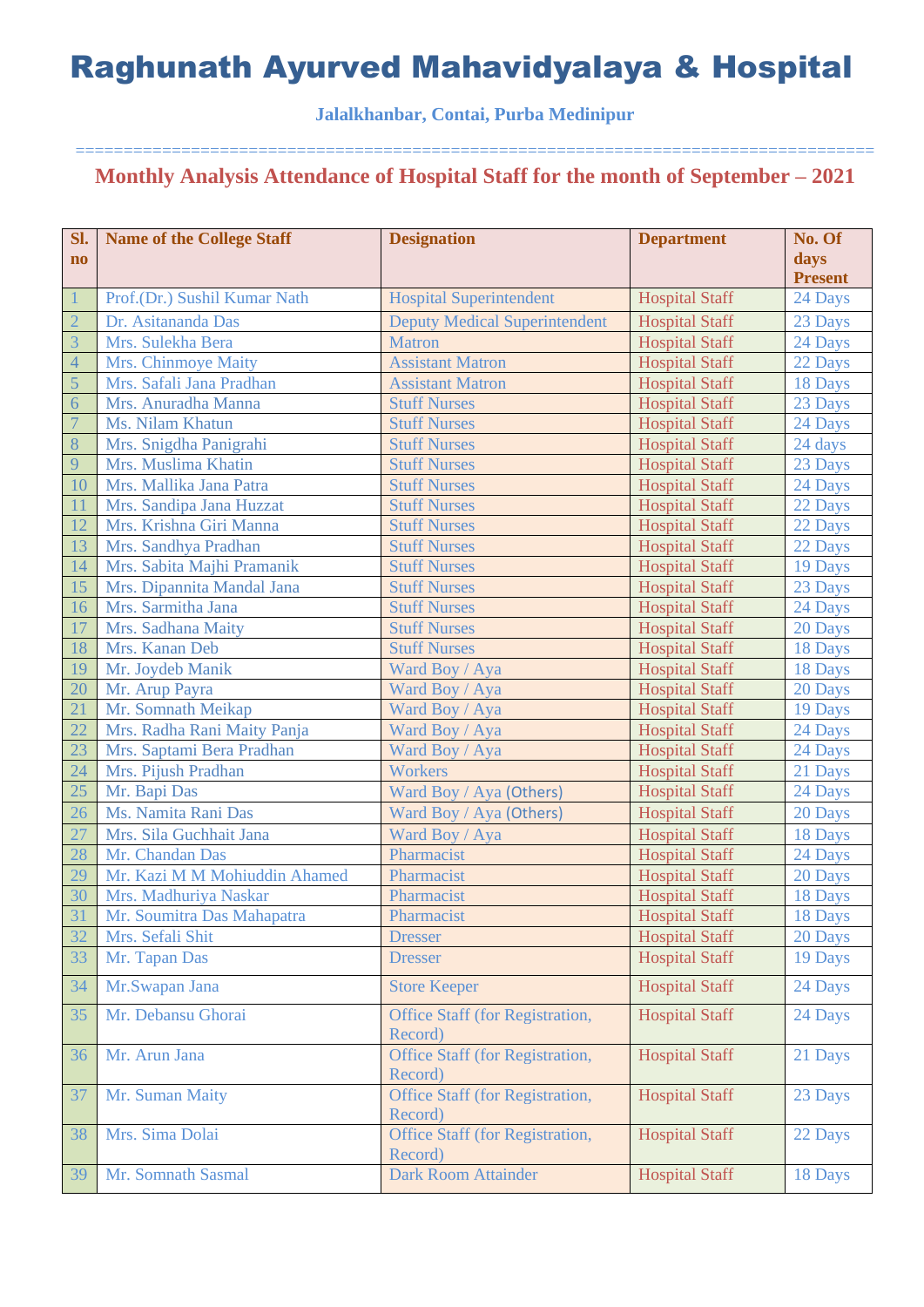### **Jalalkhanbar, Contai, Purba Medinipur**

| Sl.<br>$\mathbf{no}$ | <b>Name of the College Staff</b> | <b>Designation</b>                                                                                    | <b>Department</b>     | No. Of<br>days<br><b>Present</b> |
|----------------------|----------------------------------|-------------------------------------------------------------------------------------------------------|-----------------------|----------------------------------|
| 40                   | Mr. Satyabrata Nanda             | <b>Staff for Pancakarma Therapy</b><br>Section for OPD & IPD                                          | <b>Hospital Staff</b> | 24 Days                          |
| 41                   | Mr. Prabir Kumar Jana            | <b>Staff for Pancakarma Therapy</b><br>Section for OPD & IPD                                          | <b>Hospital Staff</b> | 23 Days                          |
| 42                   | Mrs. Durga Rana Jana             | <b>Staff for Pancakarma Therapy</b><br>Section for OPD & IPD                                          | <b>Hospital Staff</b> | 18 Days                          |
| 43                   | Mrs. Madhusri Maity Shee         | <b>Staff for Pancakarma Therapy</b><br>Section for OPD & IPD                                          | <b>Hospital Staff</b> | 20 Days                          |
| 44                   | Mr. Nityananda Maity             | <b>OT</b> Attainder                                                                                   | <b>Hospital Staff</b> | 19 Days                          |
| 45                   | Mr. Koushik Jana                 | <b>OT</b> Attainder                                                                                   | <b>Hospital Staff</b> | 23 Days                          |
| 46                   | Dr. Surajit Jana                 | <b>Emergency Medical Officer</b>                                                                      | <b>Hospital Staff</b> | 20 Days                          |
| 47                   | Dr. Raghunath Das                | <b>Emergency Medical Officer</b>                                                                      | <b>Hospital Staff</b> | 16 Days                          |
| 48                   | Dr. Pratap Chandra Ghorai        | <b>RMO &amp; RSMO</b>                                                                                 | <b>Hospital Staff</b> | 18 Days                          |
| 49                   | Dr. Amrit Kumar Nanda            | <b>RMO &amp; RSMO</b>                                                                                 | <b>Hospital Staff</b> | 24 Days                          |
| 50                   | Dr. Mukul Kumar Pahari           | <b>RMO &amp; RSMO</b>                                                                                 | <b>Hospital Staff</b> | 24 Days                          |
| 51                   | Dr. Bibhuti Ranjan Ojha          | <b>RMO &amp; RSMO</b>                                                                                 | <b>Hospital Staff</b> | 23 Days                          |
| $\overline{52}$      | Dr. Arnab Bhattachariya          | <b>RMO &amp; RSMO</b>                                                                                 | <b>Hospital Staff</b> | 19 Days                          |
| 53                   | Dr. Anulipi Pal                  | <b>RMO &amp; RSMO</b>                                                                                 | <b>Hospital Staff</b> | 18 Days                          |
| 54                   | Dr. Lipika Maity                 | <b>RMO &amp; RSMO</b>                                                                                 | <b>Hospital Staff</b> | 23 Days                          |
| 55                   | Dr. Suman Maity                  | <b>RMO &amp; RSMO</b>                                                                                 | <b>Hospital Staff</b> | 21Days                           |
| 56                   | Dr. Bristilina Panda             | <b>RMO &amp; RSMO</b>                                                                                 | <b>Hospital Staff</b> | 20 Days                          |
| 57                   | Dr. Mouli Acharya                | <b>RMO &amp; RSMO</b>                                                                                 | <b>Hospital Staff</b> | 22 Days                          |
| 58                   | Dr. Surjani Gurai                | <b>RMO &amp; RSMO</b>                                                                                 | <b>Hospital Staff</b> | 23 Days                          |
| 59                   | Dr. Sushil Kumar Nath            | <b>Consultants (Teachers Of Clinical</b><br>Departments including Swasthavritta<br>& Yoga Department) | <b>Hospital Staff</b> | 24 Days                          |
| 60                   | Dr. Subhalakshi Maity            | Prosuti evum Stri Roga Specialist<br>(Teachers of Prosuti evum Stri Roga<br>Depertment)               | <b>Hospital Staff</b> | 23 Days                          |
| 61                   | Dr. Debdhri Maiti                | <b>Consultants (Teachers Of Clinical</b><br>Departments including Swasthavritta<br>& Yoga Department) | <b>Hospital Staff</b> | 21 Days                          |
| 62                   | Dr. Krushnasish Panda            | <b>Yoga Teacher or Expert (from</b><br>Swasthavritta & Yoga Department)                               | <b>Hospital Staff</b> | 23 Days                          |
| 63                   | Dr.Sarmistha Mandal              | Shalya & Ksharsutra Therapy<br>Specialists (Teacher Of Shalya<br>Department)                          | <b>Hospital Staff</b> | 21 Days                          |
| 64                   | Dr. Dilip Kumar Das              | <b>Consultants (Teachers Of Clinical</b><br>Departments including Swasthavritta<br>& Yoga Department) | <b>Hospital Staff</b> | 22 Days                          |
| 65                   | Dr. Pallabi Bhowmik              | <b>Consultants (Teachers Of Clinical</b><br>Departments including Swasthavritta<br>& Yoga Department) | <b>Hospital Staff</b> | 20 Days                          |
| 66                   | Dr. Sapan Kumar Das              | <b>Consultants (Teachers Of Clinical</b><br>Departments including Swasthavritta<br>& Yoga Department) | <b>Hospital Staff</b> | 20 Days                          |
| 67                   | Dr. Durbadal Majumdar            | Shalya & Ksharsutra Therapy<br>Specialists (Teacher Of Shalya<br>Department)                          | <b>Hospital Staff</b> | 24 Days                          |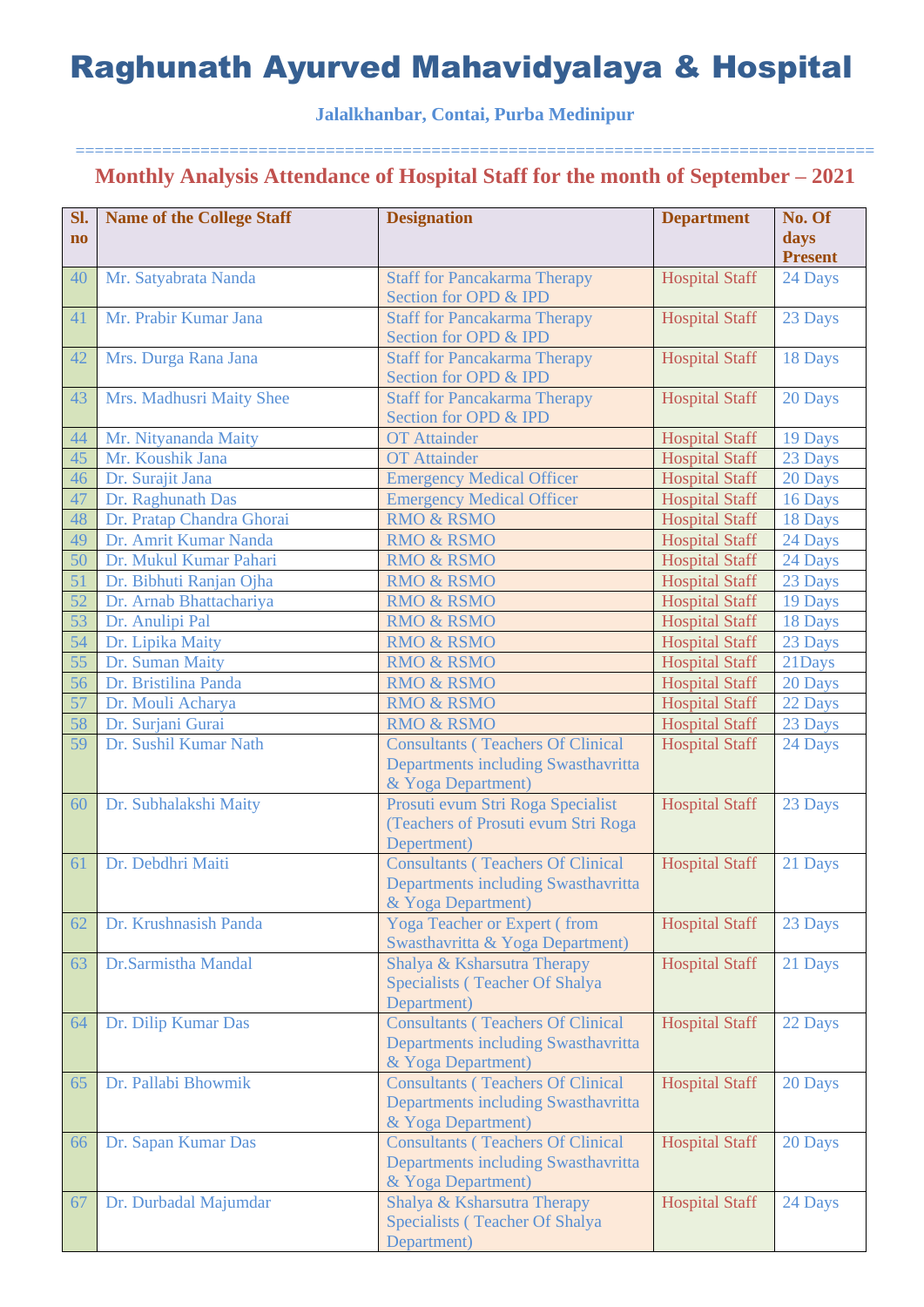### **Jalalkhanbar, Contai, Purba Medinipur**

| Sl.<br>$\mathbf{n}\mathbf{o}$ | <b>Name of the College Staff</b>        | <b>Designation</b>                                                                                    | <b>Department</b>                              | No. Of<br>days<br><b>Present</b> |
|-------------------------------|-----------------------------------------|-------------------------------------------------------------------------------------------------------|------------------------------------------------|----------------------------------|
| 68                            | Dr. Suman Kundu                         | <b>Consultants (Teachers Of Clinical</b><br>Departments including Swasthavritta<br>& Yoga Department) | <b>Hospital Staff</b>                          | 23 Days                          |
| 69                            | Dr. Swagata Maity Garai                 | <b>Consultants (Teachers Of Clinical</b><br>Departments including Swasthavritta<br>& Yoga Department) | <b>Hospital Staff</b>                          | 21 Days                          |
| 70                            | Dr. Nitai Senapati                      | <b>Consultants (Teachers Of Clinical</b><br>Departments including Swasthavritta<br>& Yoga Department) | <b>Hospital Staff</b>                          | 22 Days                          |
| 71                            | Dr. Santanu Panda                       | <b>Consultants (Teachers Of Clinical</b><br>Departments including Swasthavritta<br>& Yoga Department) | <b>Hospital Staff</b>                          | 24 Days                          |
| 72                            | Dr. Dipanjan Jana                       | <b>Consultants (Teachers Of Clinical</b><br>Departments including Swasthavritta<br>& Yoga Department) | <b>Hospital Staff</b>                          | 24 Days                          |
| 73                            | Dr. Bidhan Roy                          | Panchakarma Specialists (Teachers of<br>Panchakarma Teaching Department)                              | <b>Hospital Staff</b>                          | 24 Days                          |
| 74                            | Dr. Sayantika Bandyopadhyay             | <b>Consultants (Teachers Of Clinical</b><br>Departments including Swasthavritta<br>& Yoga Department) | <b>Hospital Staff</b>                          | 22 Days                          |
| 75                            | Dr. Phalguni Bhattacharya               | <b>Consultants (Teachers Of Clinical</b><br>Departments including Swasthavritta<br>& Yoga Department) | <b>Hospital Staff</b>                          | 21 Days                          |
| 76                            | Mr. Kafirul Sk                          | X-ray Technician or Radiographer                                                                      | <b>Hospital Staff</b>                          | 24 Days                          |
| 77                            | Dr. Rishi Das                           | Physiotherapist                                                                                       | <b>Hospital Staff</b>                          | 19 Days                          |
| 78                            | Dr. Rupa Jana                           | Radiologist                                                                                           | <b>Hospital Staff</b>                          | 23 Days                          |
| 79                            | Dr. Subhasish Pradhan                   | Dentist                                                                                               | <b>Hospital Staff</b>                          | 20 Days                          |
| 80                            | Dr. Partha Pratim Das                   | Anaesthesiologist                                                                                     | <b>Hospital Staff</b>                          | 16 Days                          |
| 81                            | Dr. Ardhendu Sekhar Hazra               | Paediatrician                                                                                         | <b>Hospital Staff</b>                          | 18 Days                          |
| 82                            | Dr. Prakiti Ranjan Roy                  | Pathologist                                                                                           | <b>Hospital Staff</b>                          | 24 Days                          |
| 83                            | Dr. Sattyam Maity                       | Ophthalmologist                                                                                       | <b>Hospital Staff</b>                          | 24 Days                          |
| 84                            | Dr. Promod Pramanik                     | Obstetrician & Gynaecologist                                                                          | <b>Hospital Staff</b>                          | 23 Days                          |
| 85                            | Dr. Sayan Hazra                         | <b>Medicine Specialist</b>                                                                            | <b>Hospital Staff</b>                          | 19 Days                          |
| 86                            | Dr. Samir Kumar Dey                     | <b>Surgical Specialist</b>                                                                            | <b>Hospital Staff</b>                          | 19 Days                          |
| 87                            | Mrs.Jhuma Das                           | Panchakarma Asst                                                                                      | <b>Hospital Staff</b>                          | 21 Days                          |
| 88                            | Mrs. Rekha Ghosh                        | Midwife                                                                                               | <b>Hospital Staff</b>                          | 18 Days                          |
| 89                            | Mrs. Sabina Khatun                      | Laboratory Technician                                                                                 | <b>Hospital Staff</b>                          | 24 Days                          |
| 90                            | Mr. Nimai Bar                           | Workers                                                                                               | <b>Hospital Staff</b>                          | 19 Days                          |
| 91                            | Mr. Kanchan Pradhan                     | <b>Workers</b>                                                                                        | <b>Hospital Staff</b>                          | 23 Days                          |
| 92                            | Mr. Anupam Das                          | <b>Analytical Chemist (Part Time)</b>                                                                 | <b>Hospital Staff</b>                          | 20 Days                          |
| 93                            | Mrs. Poushali Pramanik                  | Microbiologist                                                                                        | <b>Hospital Staff</b>                          | 16 Days                          |
| 94                            | Mrs. Dipanwinta Sasmal                  | Peon or Attendant                                                                                     | <b>Hospital Staff</b>                          | 18 Days                          |
| 95<br>96                      | Mrs. Madhumita Maity<br>Mr. Manas Maity | Pharmacognosist (Part Time)<br><b>Laboratory Technicians</b>                                          | <b>Hospital Staff</b><br><b>Hospital Staff</b> | 24 Days<br>24 Days               |
| 97                            | Mr. Chapal Kanti Pradhan                | Driver                                                                                                | <b>Hospital Staff</b>                          | 19 Days                          |
| 98                            | Mr. Durga Shankar Panda                 | Electrician                                                                                           | <b>Hospital Staff</b>                          | 23 Days                          |